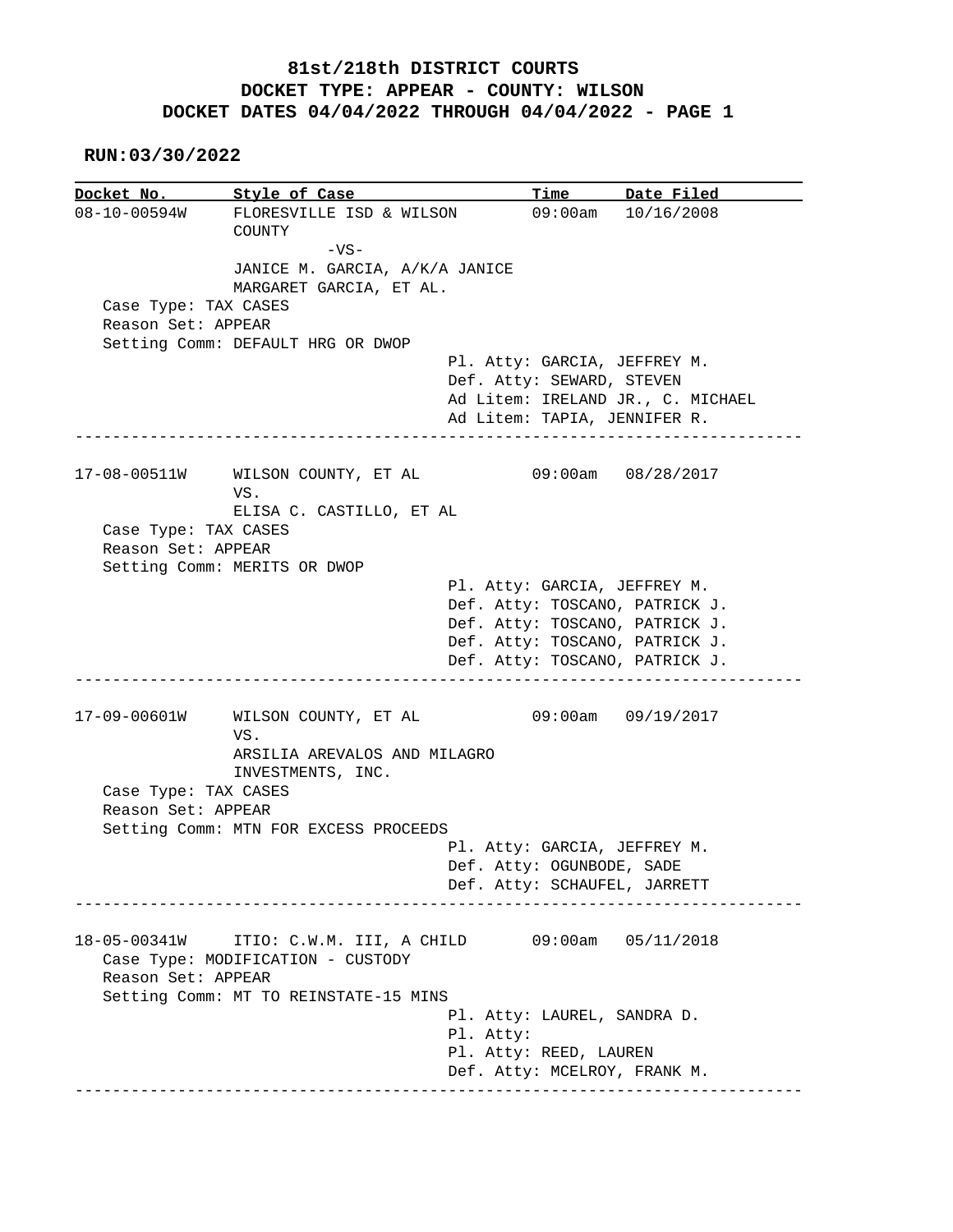**RUN:03/30/2022**

**Docket No. Style of Case Time Date Filed**  18-05-00382W WILSON COUNTY, ET AL 09:00am 05/22/2018 VS. FALLS CITY NATIONAL BANK AND SOUTHERN COMFORT CONSTRUCTION, LLC Case Type: TAX CASES Reason Set: APPEAR Setting Comm: MERITS OR DWOP Pl. Atty: GARCIA, JEFFREY M. Def. Atty: ------------------------------------------------------------------------------ 18-05-00383W WILSON COUNTY, ET AL 09:00am 05/22/2018 VS. ANNA MARIE COURVIER AND GUADALUPE COURVIER Case Type: TAX CASES Reason Set: APPEAR Setting Comm: MERITS OR DWOP Pl. Atty: GARCIA, JEFFREY M. Def. Atty: SOLIS, MOLLY G. ------------------------------------------------------------------------------ 18-06-00500W PORTFOLIO RECOVERY ASSOCIATES, 09:00am 06/29/2018 LLC VS. MELISSA CERNA Case Type: DEBT/CONTRACT - CONSUMER/DTPA Reason Set: APPEAR Setting Comm: MERITS OR DWOP Pl. Atty: LONG, DERRICK Def. Atty: PRO SE - CERNA, MELISSA ------------------------------------------------------------------------------ 18-07-00545W WILSON COUNTY, ET AL 09:00am 07/20/2018 VS. ERASMO HERNANDEZ, ET AL Case Type: TAX CASES Reason Set: APPEAR Setting Comm: MERITS OR DWOP Pl. Atty: GARCIA, JEFFREY M. Def. Atty: BARRERA, GRACE C. Def. Atty: PRO SE - HERNANDEZ, KENNETH Def. Atty: BARRERA, GRACE C. ------------------------------------------------------------------------------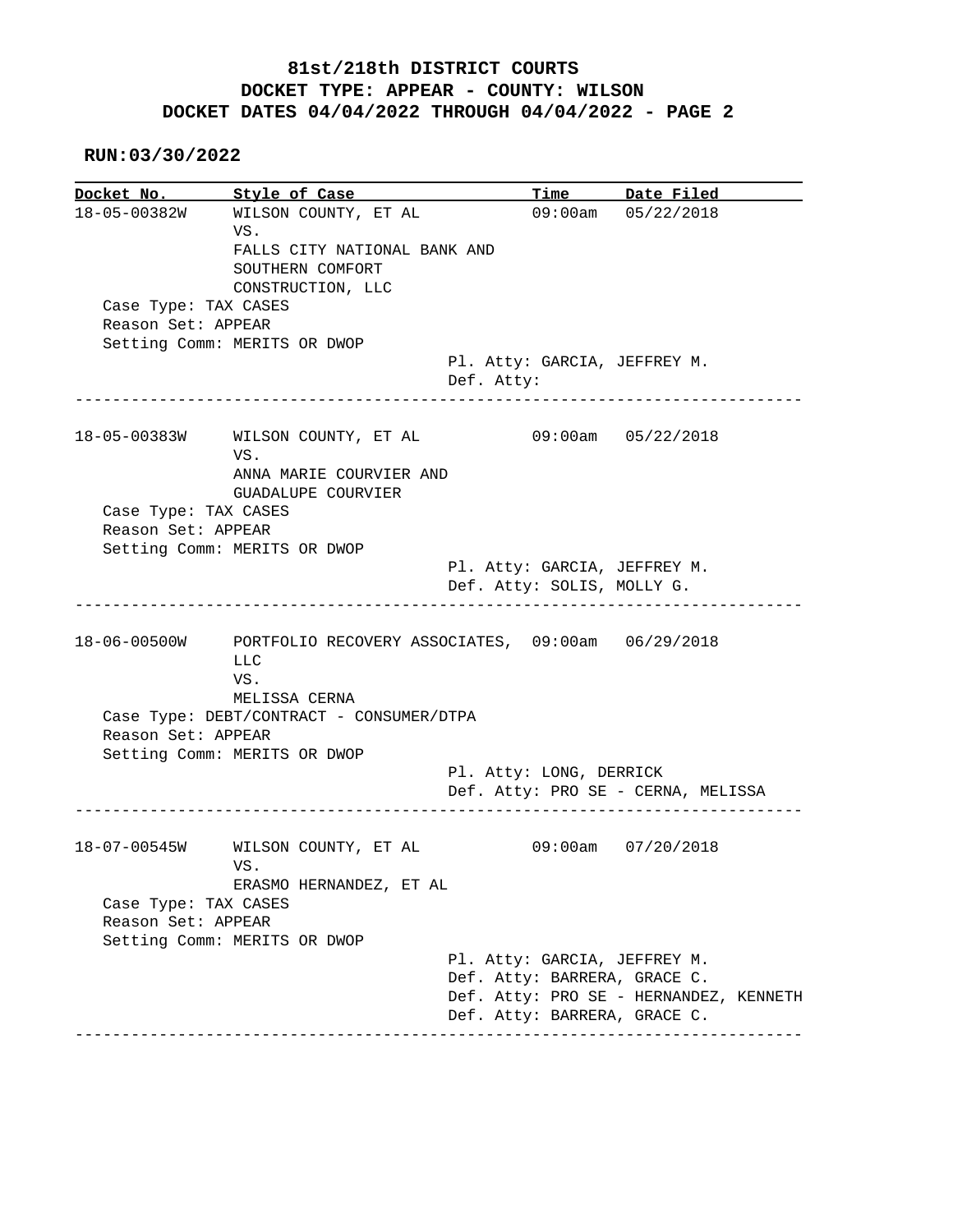**RUN:03/30/2022**

**Docket No. Style of Case Time Date Filed**  18-07-00571W THE STATE OF TEXAS 09:00am 07/25/2018 VS. ALBERT SAENZ D/B/A AA-BEST BAIL BONDS AND GLEN M. WILLIAMS Case Type: JUDGMENT NISI Reason Set: APPEAR Setting Comm: MERITS OR DWOP Pl. Atty: LIPO, JR., ROBERT F. Def. Atty: BUNK, J. CHARLES ------------------------------------------------------------------------------ 18-07-00573W THE STATE OF TEXAS 09:00am 07/25/2018 VS. BRANDIE HUBBARD-SLOAN, PRINCIPAL AND ALBERT SAENZ D/B/A AA-BEST BAIL BONDS, SURETY Case Type: JUDGMENT NISI Reason Set: APPEAR Setting Comm: MERITS OR DWOP Pl. Atty: LIPO, JR., ROBERT F. Def. Atty: BUNK, J. CHARLES ------------------------------------------------------------------------------ 18-08-00648W WILSON COUNTY, ET AL 09:00am 08/21/2018 VS. GILBERT STEVE CHAVEZ A/K/A GILBERT S. CHAVEZ, ET AL Case Type: TAX CASES Reason Set: APPEAR Setting Comm: MERITS OR DWOP Pl. Atty: GARCIA, JEFFREY M. Def. Atty: BARRERA, GRACE C. Def. Atty: BARRERA, GRACE C. ------------------------------------------------------------------------------ 18-08-00653W WILSON COUNTY, ET AL 09:00am 08/21/2018 VS. ARTHUR B. PRICE AND RUBY LEE PRICE Case Type: TAX CASES Reason Set: APPEAR Setting Comm: MERITS OR DWOP Pl. Atty: GARCIA, JEFFREY M. Def. Atty: BARRERA, GRACE C. Def. Atty: BARRERA, GRACE C. ------------------------------------------------------------------------------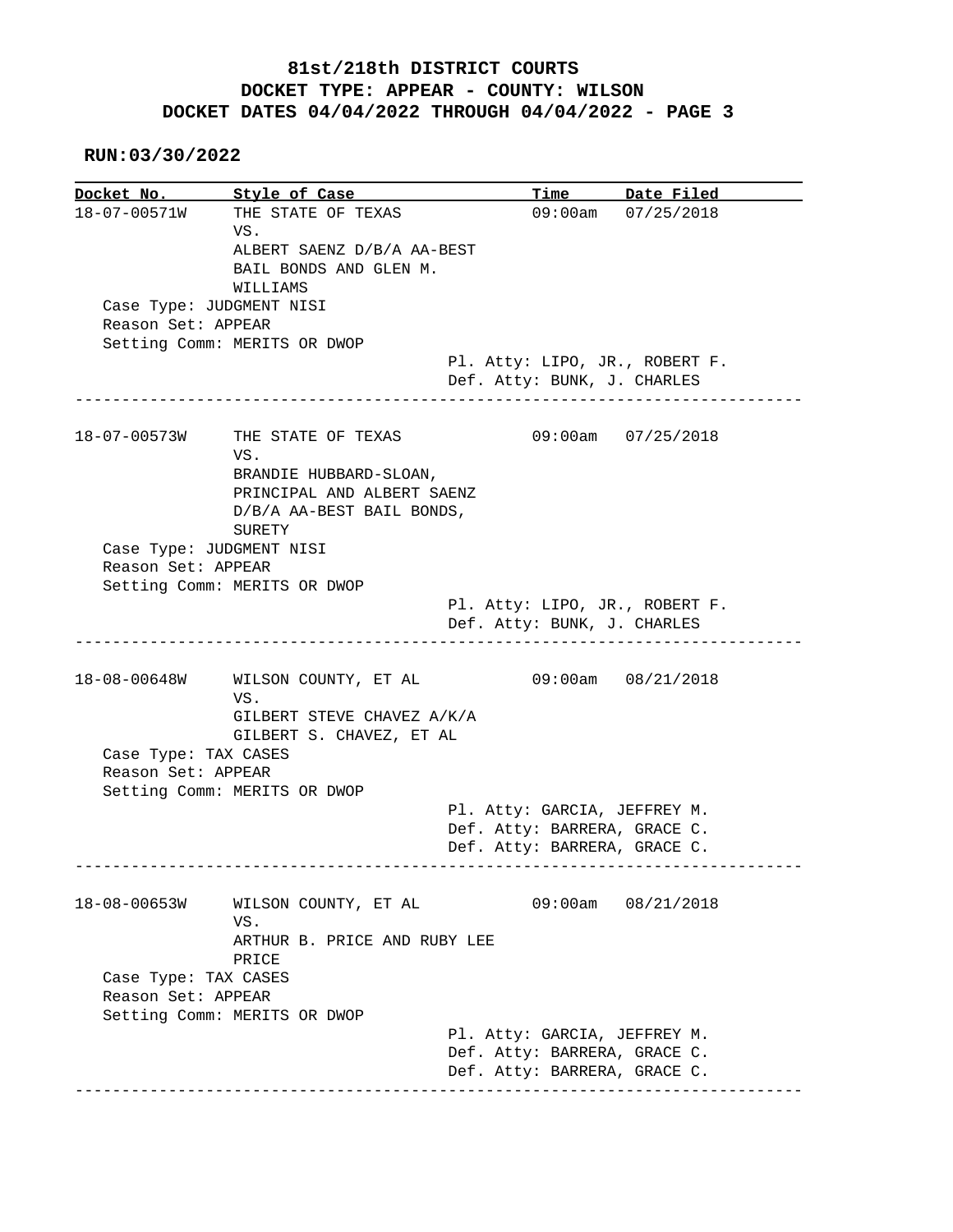**RUN:03/30/2022**

Docket No. Style of Case Docket No. Style of Case Time Date Filed<br>18-08-00654W WILSON COUNTY, ET AL 09:00am 08/21/2018 VS. SADIE E. RANDAL AND T.C. WORTHINGTON Case Type: TAX CASES Reason Set: APPEAR Setting Comm: MERITS OR DWOP Pl. Atty: GARCIA, JEFFREY M. Def. Atty: SOLIS, MOLLY G. Def. Atty: SOLIS, MOLLY G. ------------------------------------------------------------------------------ 18-08-00680W THE STATE OF TEXAS 09:00am 08/22/2018 VS. JILL DEAN FERRELL AND FREEDOM BAIL BONDS Case Type: JUDGMENT NISI Reason Set: APPEAR Setting Comm: MERITS OR DWOP Pl. Atty: LIPO, JR., ROBERT F. Def. Atty: PRO SE - MARTINEZ, SAL ------------------------------------------------------------------------------ 18-08-00690W PORTFOLIO RECOVERY ASSOCIATES, 09:00am 08/23/2018 LLC VS. MEGAN ALVAREZ Case Type: DEBT/CONTRACT - CONSUMER/DTPA Reason Set: APPEAR Setting Comm: MERITS OR DWOP Pl. Atty: HAYES, MADELEINE "MADDY" Def. Atty: PRO SE - ALVAREZ, MEGAN ------------------------------------------------------------------------------ 18-09-00737W WILSON COUNTY, ET AL 09:00am 09/13/2018 VS. GEORGIA GEARTNER GABRYSCH A/K/A GEORGIA M. GABRYSCH, ET AL Case Type: TAX CASES Reason Set: APPEAR Setting Comm: MERITS OR DWOP Pl. Atty: GARCIA, JEFFREY M. Def. Atty: BARRERA, GRACE C. Def. Atty: Def. Atty: BARRERA, GRACE C. ------------------------------------------------------------------------------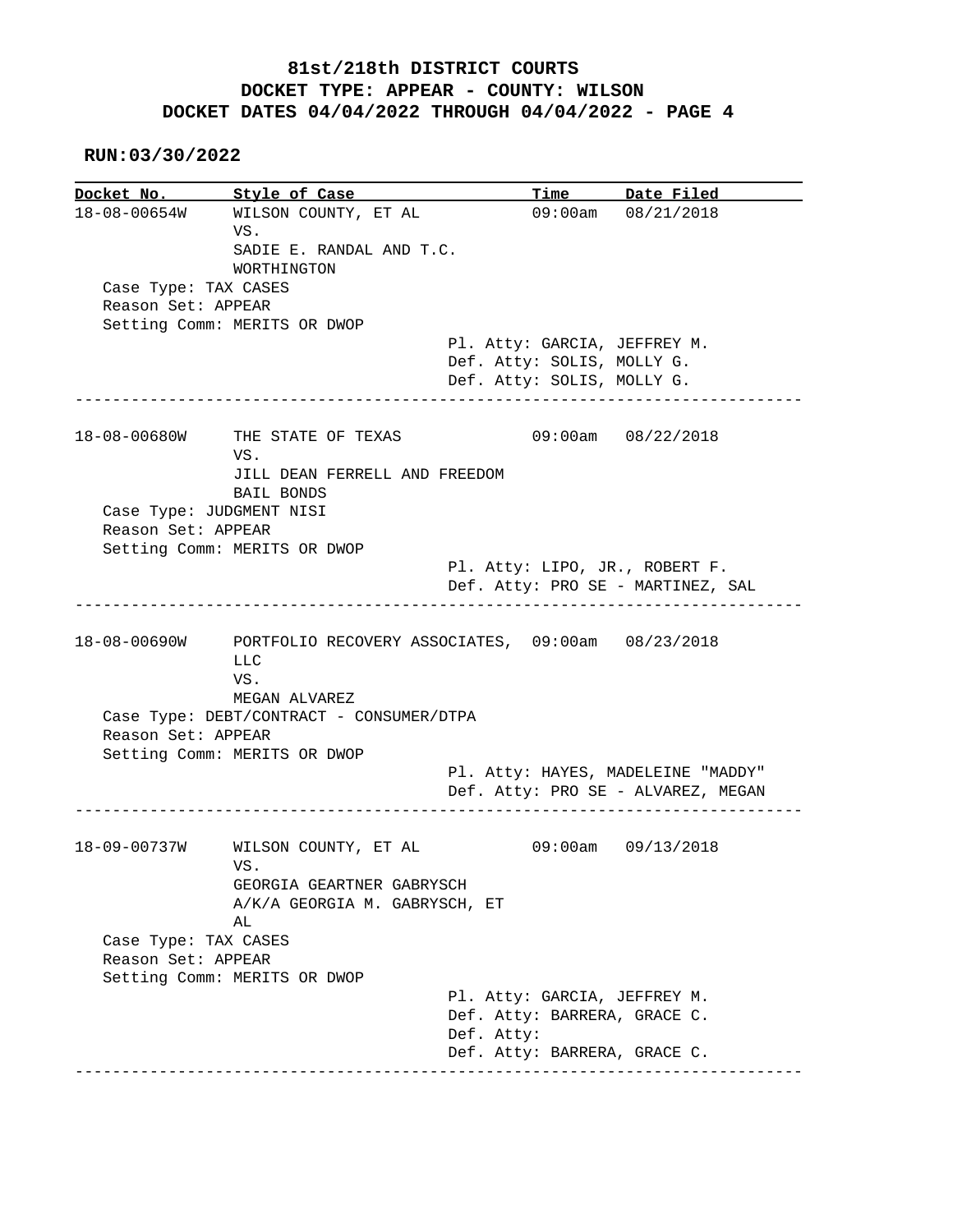**RUN:03/30/2022**

**Docket No. Style of Case**<br>18-09-00739W WILSON COUNTY, ET AL Docket No. Style of Case Time Date Filed<br>18-09-00739W WILSON COUNTY, ET AL 09:00am 09/13/2018 VS. DARRELL NEWMAN A/K/A DARRELL P. NEWMAN, ET AL Case Type: TAX CASES Reason Set: APPEAR Setting Comm: MERITS OR DWOP Pl. Atty: GARCIA, JEFFREY M. Def. Atty: ------------------------------------------------------------------------------ 18-09-00791W THE STATE OF TEXAS 09:00am 09/25/2018 VS. MICHAEL A. BAIRD, SURETY AND CHRISTOPHER PEREZ Case Type: JUDGMENT NISI Reason Set: APPEAR Setting Comm: MERITS OR DWOP Pl. Atty: LIPO, JR., ROBERT F. Def. Atty: ------------------------------------------------------------------------------ 18-10-00809W STATE OF TEXAS 09:00am 10/03/2018 VS. ANGEL'S BAL BONDS, SURETY AND TROY SANCHEZ, PRINCIPAL Case Type: JUDGMENT NISI Reason Set: APPEAR Setting Comm: MERITS OR DWOP Pl. Atty: LIPO, JR., ROBERT F. Def. Atty: PRO SE - ANGELS BAIL BONDS ------------------------------------------------------------------------------ 18-10-00810W THE STATE OF TEXAS 09:00am 10/03/2018 VS. ANGEL'S BAIL BONDS AND TROY SANCHEZ Case Type: JUDGMENT NISI Reason Set: APPEAR Setting Comm: MERITS OR DWOP Pl. Atty: LIPO, JR., ROBERT F. Def. Atty: PRO SE - ANGEL'S BAIL BONDS ------------------------------------------------------------------------------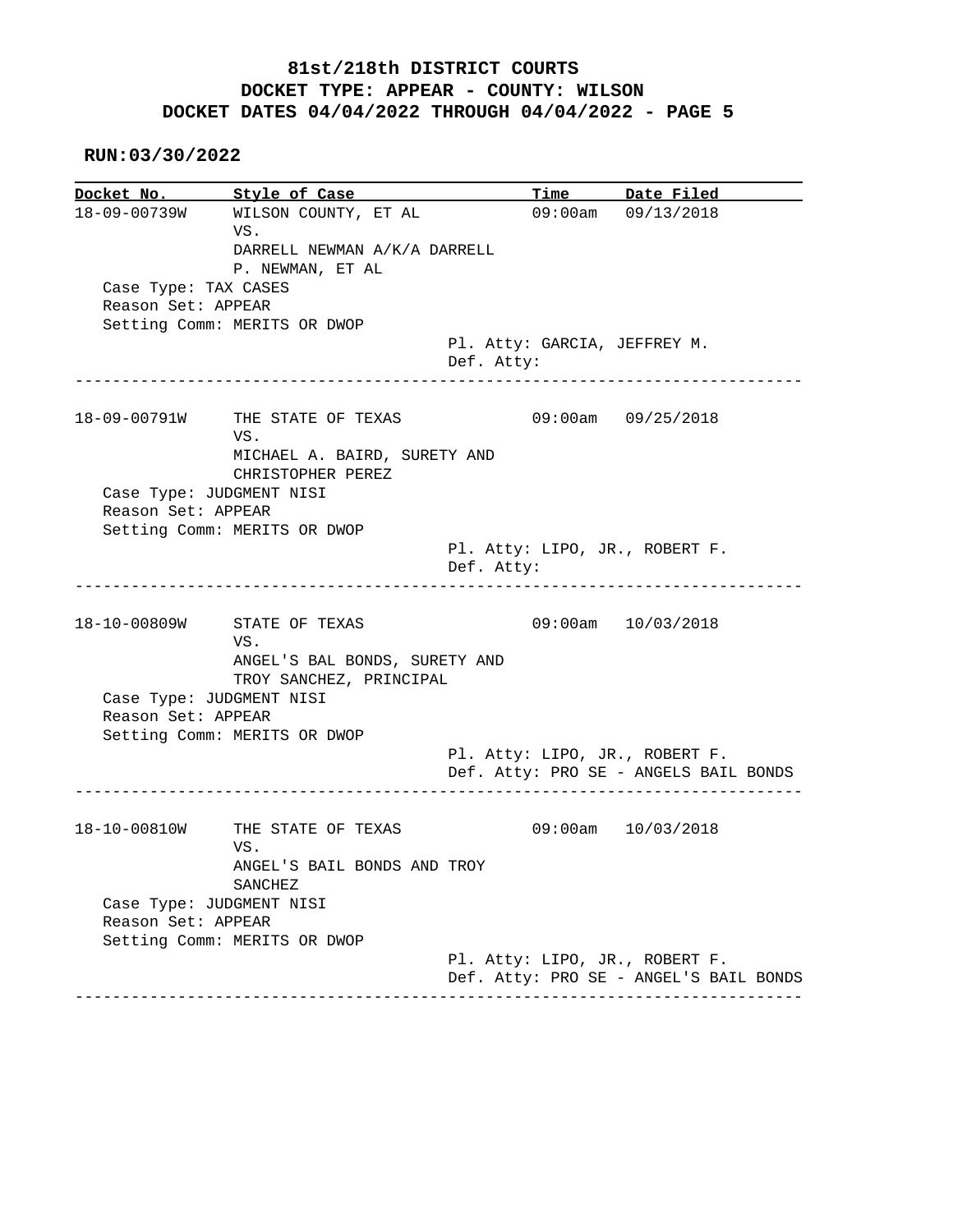**RUN:03/30/2022**

**Docket No.** Style of Case **Time** Date Filed 18-10-00877W STATE OF TEXAS 09:00am 10/30/2018 VS. ANGEL'S BAIL BONDS AND KELLY MARIE PEARISH Case Type: JUDGMENT NISI Reason Set: APPEAR Setting Comm: MERITS OR DWOP Pl. Atty: LIPO, JR., ROBERT F. Def. Atty: PRO SE - ANGEL'S BAIL BONDS ------------------------------------------------------------------------------ 18-11-00926W WILSON COUNTY, ET AL 09:00am 11/15/2018 VS. PATRICIA ZIDEK Case Type: TAX CASES Reason Set: APPEAR Setting Comm: MERITS OR DWOP Pl. Atty: GARCIA, JEFFREY M. Def. Atty: ------------------------------------------------------------------------------ 18-12-00966W THE STATE OF TEXAS 09:00am 12/06/2018 VS. AAA ACE BAIL BONDS D/B/A DARRELL NEWMAN AND LEE JAMES FLORES Case Type: JUDGMENT NISI Reason Set: APPEAR Setting Comm: MERITS OR DWOP Pl. Atty: LIPO, JR., ROBERT F. Def. Atty: ------------------------------------------------------------------------------ 18-12-00967W THE STATE OF TEXAS 09:00am 12/06/2018 VS. CHRISTOPHER CANTU AND MATT STOLHANDSKE Case Type: JUDGMENT NISI Reason Set: APPEAR Setting Comm: MERITS OR DWOP Pl. Atty: LIPO, JR., ROBERT F. Def. Atty: PRO SE - STOLHANDSKE, MATT ------------------------------------------------------------------------------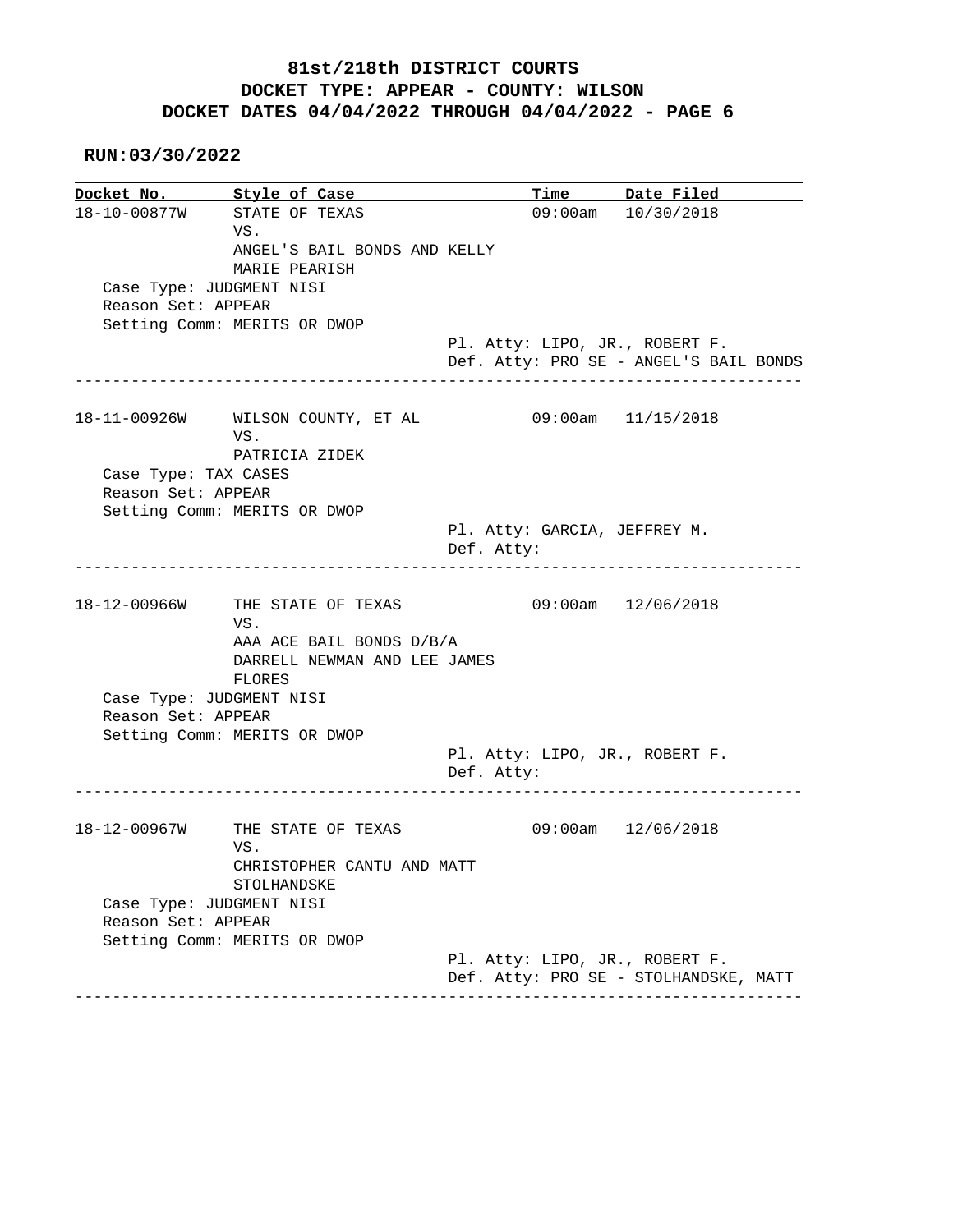**RUN:03/30/2022**

**Docket No.** Style of Case **Time** Date Filed 18-12-00995W WILSON COUNTY, ET AL 09:00am 12/18/2018 VS. LOUISE ESQUIVEL AND THEODORE ESQUIVEL A/K/A THEODORE M. ESQUIVEL Case Type: TAX CASES Reason Set: APPEAR Setting Comm: MERITS OR DWOP Pl. Atty: GARCIA, JEFFREY M. Def. Atty: TAPIA, JENNIFER R. Def. Atty: TAPIA, JENNIFER R. ------------------------------------------------------------------------------ 19-02-00102W WILSON COUNTY, ET AL VS PAUL 09:00am 02/12/2019 CABRERA, ET AL Case Type: TAX CASES Reason Set: APPEAR Setting Comm: MERITS OR DWOP Pl. Atty: GARCIA, JEFFREY M. Def. Atty: ------------------------------------------------------------------------------ 19-02-00109W WILSON COUNTY, ET AL 09:00am 02/12/2019 VS. MELODIE J. BUDGE, ET AL Case Type: TAX CASES Reason Set: APPEAR Setting Comm: MERITS OR DWOP Pl. Atty: GARCIA, JEFFREY M. Def. Atty: SOLIS, MOLLY G. ------------------------------------------------------------------------------ 19-03-00227W WILSON COUNTY, ET AL 09:00am 03/26/2019 VS. TERRI THOMPSON Case Type: TAX CASES Reason Set: APPEAR Setting Comm: MERITS OR DWOP Pl. Atty: GARCIA, JEFFREY M. Def. Atty: PRO SE - THOMPSON, TERRI ------------------------------------------------------------------------------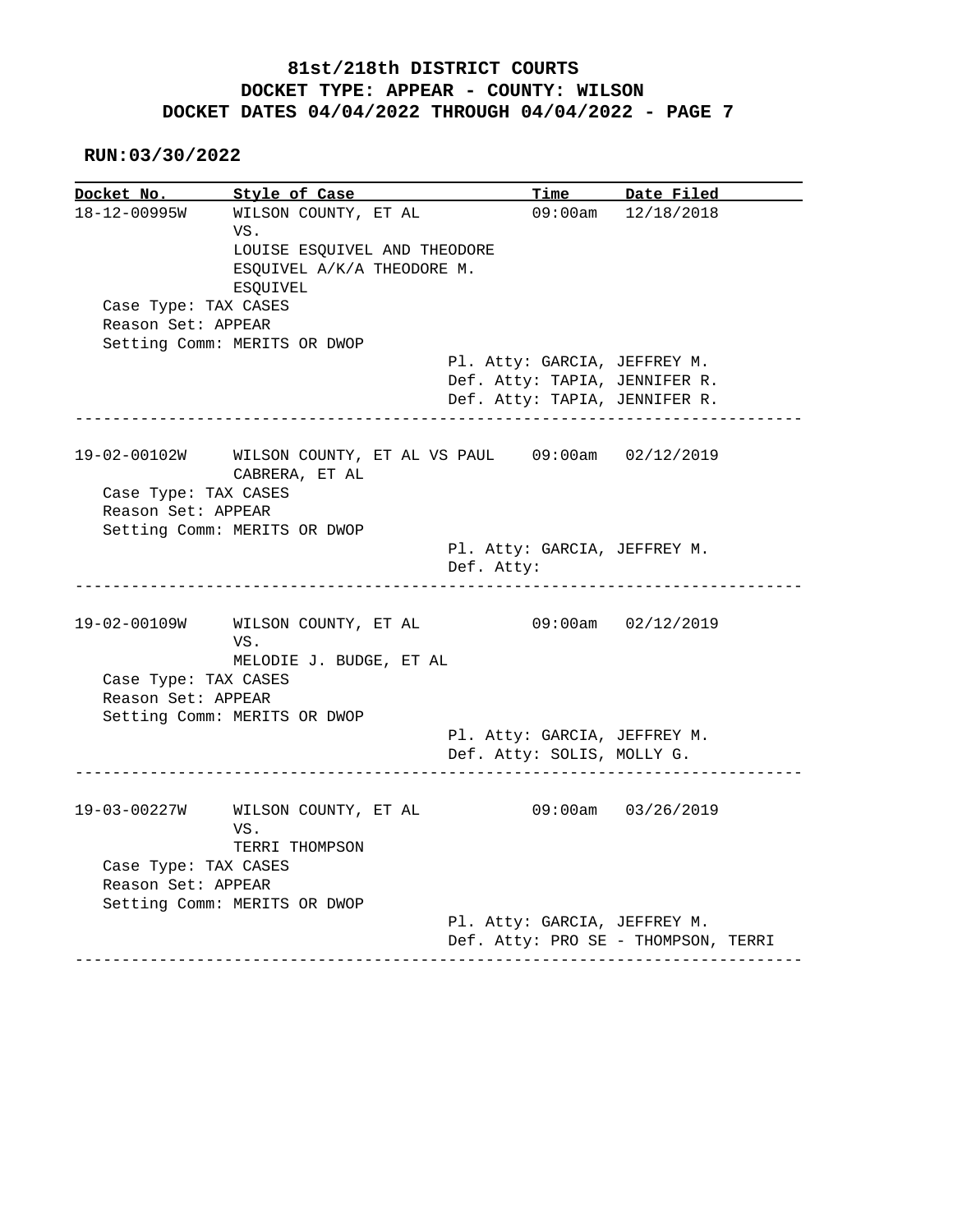**RUN:03/30/2022**

**Docket No.** Style of Case Time Date Filed 19-03-00228W WILSON COUNTY, ET AL 09:00am 03/26/2019 VS. ANASELLI HERNANDEZ, JOSE MARCOS HERNANDEZ AND SCENIC WATER RANCHES, LTD Case Type: TAX CASES Reason Set: APPEAR Setting Comm: MERITS OR DWOP Pl. Atty: GARCIA, JEFFREY M. Def. Atty: ------------------------------------------------------------------------------ 19-04-00283W IMOM: CAROL MAUREEN LOHSE AND 09:00am 04/12/2019 ALFRED CHARLES LOHSE, JR Case Type: DIVORCE W/O CHILDREN Reason Set: APPEAR Setting Comm: FINAL HRG- 2 HOURS Pl. Atty: ESCOBAR, EDUARDO "EDDIE" X. Def. Atty: DYE, SHERI BRYCE ------------------------------------------------------------------------------ 19-05-00393W MYRA MORENO AND PAUL MORENO 09:00am 07/13/2021 VS. LORENZA MATA Case Type: DEBT/CONTRACT - OTHER Reason Set: APPEAR Setting Comm: MT TO VACATE ORDER GRANTING NEW TRIAL-1.5 HRS Pl. Atty: GRUBBS, KENNETH E. Pl. Atty: GRUBBS, KENNETH E. Def. Atty: HITA, ELOY JOSE Def. Atty: ROSENBERG, LOUIS T. ------------------------------------------------------------------------------ 20-09-00659W ITIO: A.M., A.M. AND A.N.M., 09:00am 04/21/2021 CHILDREN Case Type: MOTION TO MODIFY Reason Set: APPEAR Setting Comm: MT TO ENTER FINAL ORDER-30 MINS Pl. Atty: SMYTH, LAUREN JAY "CARRINGTO Def. Atty: CEDILLOS, ANDRES ------------------------------------------------------------------------------ 21-04-00257W AMERICAN EXPRESS NATIONAL BANK 09:00am 04/14/2021 V. L&B INTERESTS ET AL Case Type: DEBT/CONTRACT - CONSUMER/DTPA Reason Set: APPEAR Setting Comm: MT FOR DEFAULT JUDGMENT-15 MINS Pl. Atty: DEGRASSE, DONALD D. Def. Atty: ------------------------------------------------------------------------------